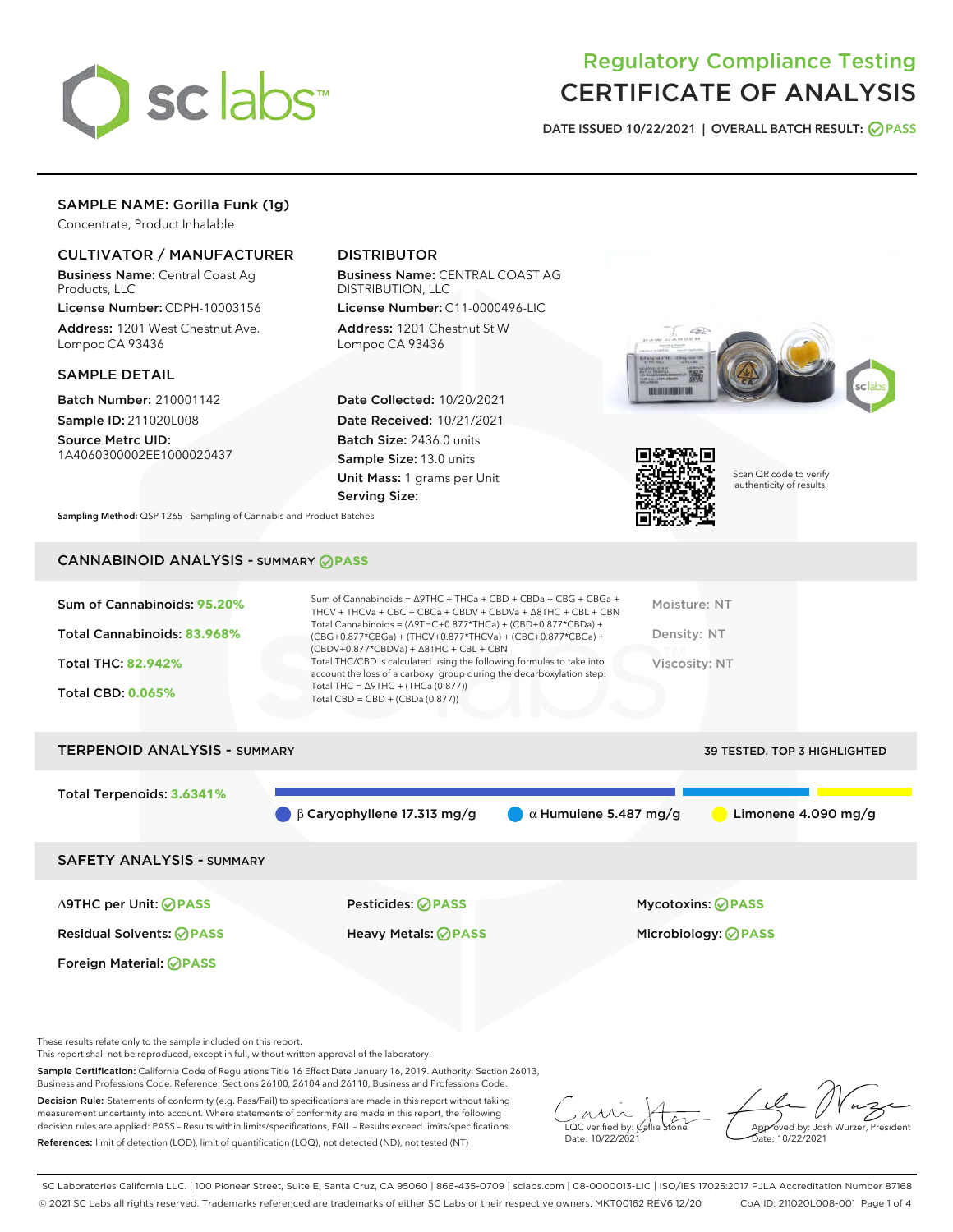



GORILLA FUNK (1G) | DATE ISSUED 10/22/2021 | OVERALL BATCH RESULT: @ PASS

#### CANNABINOID TEST RESULTS - 10/21/2021 2 PASS

Tested by high-performance liquid chromatography with diode-array detection (HPLC-DAD). **Method:** QSP 1157 - Analysis of Cannabinoids by HPLC-DAD

#### TOTAL CANNABINOIDS: **83.968%**

Total Cannabinoids (Total THC) + (Total CBD) + (Total CBG) + (Total THCV) + (Total CBC) + (Total CBDV) + ∆8THC + CBL + CBN

TOTAL THC: **82.942%** Total THC (∆9THC+0.877\*THCa)

TOTAL CBD: **0.065%**

Total CBD (CBD+0.877\*CBDa)

TOTAL CBG: 0.54% Total CBG (CBG+0.877\*CBGa)

TOTAL THCV: 0.196% Total THCV (THCV+0.877\*THCVa)

TOTAL CBC: 0.225% Total CBC (CBC+0.877\*CBCa)

TOTAL CBDV: ND Total CBDV (CBDV+0.877\*CBDVa)

| <b>COMPOUND</b>  | LOD/LOQ<br>(mg/g)          | <b>MEASUREMENT</b><br><b>UNCERTAINTY</b><br>mg/g | <b>RESULT</b><br>(mg/g) | <b>RESULT</b><br>(%) |
|------------------|----------------------------|--------------------------------------------------|-------------------------|----------------------|
| <b>THCa</b>      | 0.05/0.14                  | ±23.160                                          | 901.15                  | 90.115               |
| <b>A9THC</b>     | 0.06 / 0.26                | ±1.345                                           | 39.11                   | 3.911                |
| <b>CBGa</b>      | 0.1 / 0.2                  | ±0.32                                            | 6.2                     | 0.62                 |
| <b>CBCa</b>      | 0.07/0.28                  | ±0.126                                           | 2.57                    | 0.257                |
| <b>THCVa</b>     | 0.07/0.20                  | ±0.106                                           | 2.23                    | 0.223                |
| <b>CBDa</b>      | 0.02/0.19                  | ±0.022                                           | 0.74                    | 0.074                |
| $\triangle$ 8THC | 0.1/0.4                    | N/A                                              | <b>ND</b>               | <b>ND</b>            |
| <b>THCV</b>      | 0.1/0.2                    | N/A                                              | <b>ND</b>               | <b>ND</b>            |
| <b>CBD</b>       | 0.07/0.29                  | N/A                                              | <b>ND</b>               | <b>ND</b>            |
| <b>CBDV</b>      | 0.04 / 0.15                | N/A                                              | <b>ND</b>               | <b>ND</b>            |
| <b>CBDVa</b>     | 0.03 / 0.53                | N/A                                              | <b>ND</b>               | <b>ND</b>            |
| <b>CBG</b>       | 0.06/0.19                  | N/A                                              | <b>ND</b>               | <b>ND</b>            |
| <b>CBL</b>       | 0.06 / 0.24                | N/A                                              | <b>ND</b>               | <b>ND</b>            |
| <b>CBN</b>       | 0.1/0.3                    | N/A                                              | <b>ND</b>               | <b>ND</b>            |
| <b>CBC</b>       | 0.2 / 0.5                  | N/A                                              | <b>ND</b>               | <b>ND</b>            |
|                  | <b>SUM OF CANNABINOIDS</b> |                                                  | 952.00 mg/g             | 95.20%               |

#### **UNIT MASS: 1 grams per Unit**

| ∆9THC per Unit                        | 1120 per-package limit     | 39.11 mg/unit<br><b>PASS</b> |  |  |
|---------------------------------------|----------------------------|------------------------------|--|--|
| <b>Total THC per Unit</b>             |                            | 829.42 mg/unit               |  |  |
| <b>CBD per Unit</b>                   |                            | <b>ND</b>                    |  |  |
| <b>Total CBD per Unit</b>             |                            | $0.65$ mg/unit               |  |  |
| Sum of Cannabinoids<br>per Unit       |                            | 952.00 mg/unit               |  |  |
| <b>Total Cannabinoids</b><br>per Unit |                            | 839.68 mg/unit               |  |  |
| <b>MOISTURE TEST RESULT</b>           | <b>DENSITY TEST RESULT</b> | <b>VISCOSITY TEST RESULT</b> |  |  |

Not Tested

Not Tested

Not Tested

#### TERPENOID TEST RESULTS - 10/22/2021

Terpene analysis utilizing gas chromatography-flame ionization detection (GC-FID). **Method:** QSP 1192 - Analysis of Terpenoids by GC-FID

| <b>COMPOUND</b>         | LOD/LOQ<br>(mg/g) | <b>MEASUREMENT</b><br><b>UNCERTAINTY</b><br>mg/g | <b>RESULT</b><br>(mg/g)                         | <b>RESULT</b><br>(%) |
|-------------------------|-------------------|--------------------------------------------------|-------------------------------------------------|----------------------|
| $\beta$ Caryophyllene   | 0.004 / 0.012     | ±0.6163                                          | 17.313                                          | 1.7313               |
| $\alpha$ Humulene       | 0.009 / 0.029     | ±0.1761                                          | 5.487                                           | 0.5487               |
| Limonene                | 0.005 / 0.016     | ±0.0585                                          | 4.090                                           | 0.4090               |
| $\alpha$ Bisabolol      | 0.008 / 0.026     | ±0.1156                                          | 2.165                                           | 0.2165               |
| <b>Myrcene</b>          | 0.008 / 0.025     | ±0.0196                                          | 1.518                                           | 0.1518               |
| Valencene               | 0.009 / 0.030     | ±0.0665                                          | 0.965                                           | 0.0965               |
| Linalool                | 0.009 / 0.032     | ±0.0293                                          | 0.771                                           | 0.0771               |
| Nerolidol               | 0.009 / 0.028     | ±0.0422                                          | 0.671                                           | 0.0671               |
| Fenchol                 | 0.010 / 0.034     | ±0.0252                                          | 0.650                                           | 0.0650               |
| Terpineol               | 0.016 / 0.055     | ±0.0381                                          | 0.621                                           | 0.0621               |
| $\beta$ Pinene          | 0.004 / 0.014     | ±0.0045                                          | 0.388                                           | 0.0388               |
| Ocimene                 | 0.011 / 0.038     | ±0.0108                                          | 0.338                                           | 0.0338               |
| trans-β-Farnesene       | 0.008 / 0.025     | ±0.0101                                          | 0.284                                           | 0.0284               |
| $\alpha$ Pinene         | 0.005 / 0.017     | ±0.0022                                          | 0.258                                           | 0.0258               |
| Caryophyllene<br>Oxide  | 0.010 / 0.033     | ±0.0113                                          | 0.245                                           | 0.0245               |
| Terpinolene             | 0.008 / 0.026     | ±0.0037                                          | 0.179                                           | 0.0179               |
| <b>Borneol</b>          | 0.005 / 0.016     | ±0.0068                                          | 0.163                                           | 0.0163               |
| <b>Geranyl Acetate</b>  | 0.004 / 0.014     | ±0.0030                                          | 0.071                                           | 0.0071               |
| Camphene                | 0.005 / 0.015     | ±0.0006                                          | 0.050                                           | 0.0050               |
| Fenchone                | 0.009 / 0.028     | ±0.0010                                          | 0.034                                           | 0.0034               |
| Geraniol                | 0.002 / 0.007     | ±0.0014                                          | 0.031                                           | 0.0031               |
| Sabinene Hydrate        | 0.006 / 0.022     | ±0.0009                                          | 0.023                                           | 0.0023               |
| Citronellol             | 0.003 / 0.010     | ±0.0007                                          | 0.014                                           | 0.0014               |
| Nerol                   | 0.003 / 0.011     | ±0.0005                                          | 0.012                                           | 0.0012               |
| $\alpha$ Terpinene      | 0.005 / 0.017     | N/A                                              | <loq< th=""><th><loq< th=""></loq<></th></loq<> | <loq< th=""></loq<>  |
| Eucalyptol              | 0.006 / 0.018     | N/A                                              | <loq< th=""><th><loq< th=""></loq<></th></loq<> | <loq< th=""></loq<>  |
| $\gamma$ Terpinene      | 0.006 / 0.018     | N/A                                              | <loq< th=""><th><loq< th=""></loq<></th></loq<> | <loq< th=""></loq<>  |
| Guaiol                  | 0.009 / 0.030     | N/A                                              | <loq< th=""><th><loq< th=""></loq<></th></loq<> | <loq< th=""></loq<>  |
| Sabinene                | 0.004 / 0.014     | N/A                                              | ND                                              | <b>ND</b>            |
| $\alpha$ Phellandrene   | 0.006 / 0.020     | N/A                                              | <b>ND</b>                                       | <b>ND</b>            |
| 3 Carene                | 0.005 / 0.018     | N/A                                              | ND                                              | ND                   |
| p-Cymene                | 0.005 / 0.016     | N/A                                              | ND                                              | <b>ND</b>            |
| (-)-Isopulegol          | 0.005 / 0.016     | N/A                                              | ND                                              | <b>ND</b>            |
| Camphor                 | 0.006 / 0.019     | N/A                                              | ND                                              | <b>ND</b>            |
| Isoborneol              | 0.004 / 0.012     | N/A                                              | ND                                              | ND                   |
| Menthol                 | 0.008 / 0.025     | N/A                                              | ND                                              | ND                   |
| R-(+)-Pulegone          | 0.003 / 0.011     | N/A                                              | ND                                              | <b>ND</b>            |
| $\alpha$ Cedrene        | 0.005 / 0.016     | N/A                                              | ND                                              | ND                   |
| Cedrol                  | 0.008 / 0.027     | N/A                                              | ND                                              | <b>ND</b>            |
| <b>TOTAL TERPENOIDS</b> |                   |                                                  | 36.341 mg/g                                     | 3.6341%              |

SC Laboratories California LLC. | 100 Pioneer Street, Suite E, Santa Cruz, CA 95060 | 866-435-0709 | sclabs.com | C8-0000013-LIC | ISO/IES 17025:2017 PJLA Accreditation Number 87168 © 2021 SC Labs all rights reserved. Trademarks referenced are trademarks of either SC Labs or their respective owners. MKT00162 REV6 12/20 CoA ID: 211020L008-001 Page 2 of 4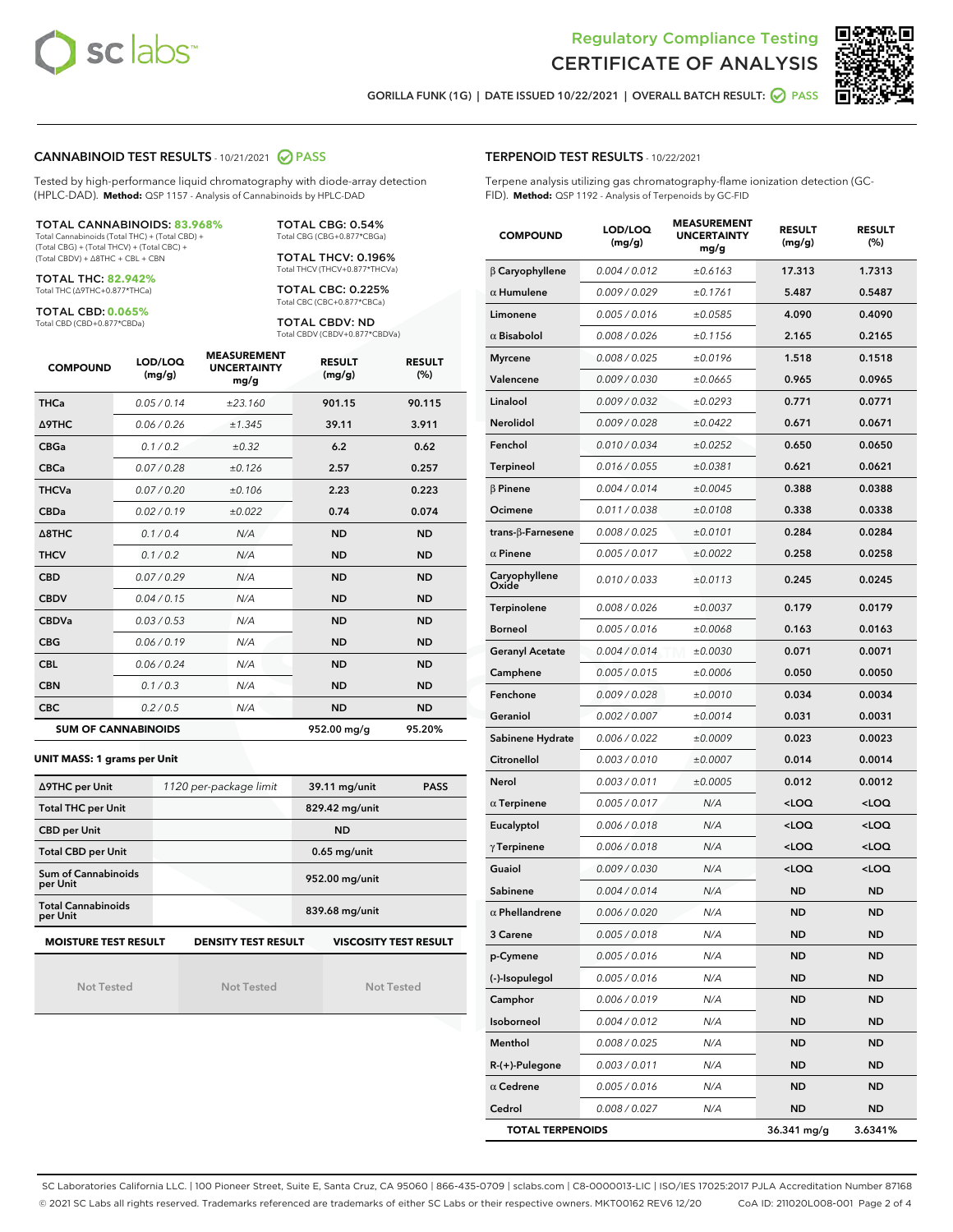



GORILLA FUNK (1G) | DATE ISSUED 10/22/2021 | OVERALL BATCH RESULT: 2 PASS

## CATEGORY 1 PESTICIDE TEST RESULTS - 10/22/2021 2 PASS

Pesticide and plant growth regulator analysis utilizing high-performance liquid chromatography-mass spectrometry (HPLC-MS) or gas chromatography-mass spectrometry (GC-MS). \*GC-MS utilized where indicated. **Method:** QSP 1212 - Analysis of Pesticides and Mycotoxins by LC-MS or QSP 1213 - Analysis of Pesticides by GC-MS

| 0.03 / 0.08<br><b>ND</b><br><b>PASS</b><br>Aldicarb<br>$\ge$ LOD<br>N/A<br>Carbofuran<br>0.02 / 0.05<br>$\ge$ LOD<br>N/A<br><b>ND</b><br><b>PASS</b><br>Chlordane*<br>0.03 / 0.08<br>$\ge$ LOD<br>N/A<br><b>ND</b><br><b>PASS</b><br>Chlorfenapyr*<br>0.03/0.10<br>$\ge$ LOD<br>N/A<br><b>ND</b><br><b>PASS</b><br>Chlorpyrifos<br>0.02 / 0.06<br>N/A<br><b>ND</b><br><b>PASS</b><br>$\ge$ LOD<br>Coumaphos<br>0.02 / 0.07<br>N/A<br><b>ND</b><br><b>PASS</b><br>$\ge$ LOD<br>Daminozide<br>0.02 / 0.07<br>N/A<br><b>ND</b><br><b>PASS</b><br>$\ge$ LOD<br><b>DDVP</b><br>0.03/0.09<br>$>$ LOD<br>N/A<br><b>ND</b><br><b>PASS</b><br>(Dichlorvos)<br>Dimethoate<br>0.03 / 0.08<br>$\ge$ LOD<br><b>ND</b><br><b>PASS</b><br>N/A<br>0.03/0.10<br>N/A<br><b>ND</b><br><b>PASS</b><br>Ethoprop(hos)<br>$>$ LOD<br>N/A<br><b>ND</b><br><b>PASS</b><br>Etofenprox<br>0.02 / 0.06<br>$\ge$ LOD<br>Fenoxycarb<br>0.03 / 0.08<br>$\ge$ LOD<br>N/A<br><b>ND</b><br><b>PASS</b><br>0.03/0.08<br>$\ge$ LOD<br>N/A<br><b>ND</b><br><b>PASS</b><br>Fipronil<br>Imazalil<br>0.02 / 0.06<br>$\geq$ LOD<br>N/A<br><b>ND</b><br><b>PASS</b><br><b>Methiocarb</b><br>0.02 / 0.07<br>$\ge$ LOD<br>N/A<br><b>ND</b><br><b>PASS</b><br>Methyl<br>0.03/0.10<br>N/A<br><b>ND</b><br><b>PASS</b><br>$\ge$ LOD<br>parathion<br>0.03/0.09<br><b>Mevinphos</b><br>$\ge$ LOD<br>N/A<br><b>ND</b><br><b>PASS</b><br>Paclobutrazol<br>0.02 / 0.05<br>$>$ LOD<br>N/A<br><b>ND</b><br><b>PASS</b><br>0.03 / 0.09<br>N/A<br>$\ge$ LOD<br><b>ND</b><br><b>PASS</b><br>Propoxur<br>0.03 / 0.08<br><b>ND</b><br><b>PASS</b><br>Spiroxamine<br>$\ge$ LOD<br>N/A<br>Thiacloprid<br>0.03/0.10<br>$\ge$ LOD<br>N/A<br><b>ND</b><br><b>PASS</b> | <b>COMPOUND</b> | LOD/LOQ<br>$(\mu g/g)$ | <b>ACTION</b><br><b>LIMIT</b><br>$(\mu g/g)$ | <b>MEASUREMENT</b><br><b>UNCERTAINTY</b><br>$\mu$ g/g | <b>RESULT</b><br>$(\mu g/g)$ | <b>RESULT</b> |
|-------------------------------------------------------------------------------------------------------------------------------------------------------------------------------------------------------------------------------------------------------------------------------------------------------------------------------------------------------------------------------------------------------------------------------------------------------------------------------------------------------------------------------------------------------------------------------------------------------------------------------------------------------------------------------------------------------------------------------------------------------------------------------------------------------------------------------------------------------------------------------------------------------------------------------------------------------------------------------------------------------------------------------------------------------------------------------------------------------------------------------------------------------------------------------------------------------------------------------------------------------------------------------------------------------------------------------------------------------------------------------------------------------------------------------------------------------------------------------------------------------------------------------------------------------------------------------------------------------------------------------------------------------------------------------------------------------|-----------------|------------------------|----------------------------------------------|-------------------------------------------------------|------------------------------|---------------|
|                                                                                                                                                                                                                                                                                                                                                                                                                                                                                                                                                                                                                                                                                                                                                                                                                                                                                                                                                                                                                                                                                                                                                                                                                                                                                                                                                                                                                                                                                                                                                                                                                                                                                                       |                 |                        |                                              |                                                       |                              |               |
|                                                                                                                                                                                                                                                                                                                                                                                                                                                                                                                                                                                                                                                                                                                                                                                                                                                                                                                                                                                                                                                                                                                                                                                                                                                                                                                                                                                                                                                                                                                                                                                                                                                                                                       |                 |                        |                                              |                                                       |                              |               |
|                                                                                                                                                                                                                                                                                                                                                                                                                                                                                                                                                                                                                                                                                                                                                                                                                                                                                                                                                                                                                                                                                                                                                                                                                                                                                                                                                                                                                                                                                                                                                                                                                                                                                                       |                 |                        |                                              |                                                       |                              |               |
|                                                                                                                                                                                                                                                                                                                                                                                                                                                                                                                                                                                                                                                                                                                                                                                                                                                                                                                                                                                                                                                                                                                                                                                                                                                                                                                                                                                                                                                                                                                                                                                                                                                                                                       |                 |                        |                                              |                                                       |                              |               |
|                                                                                                                                                                                                                                                                                                                                                                                                                                                                                                                                                                                                                                                                                                                                                                                                                                                                                                                                                                                                                                                                                                                                                                                                                                                                                                                                                                                                                                                                                                                                                                                                                                                                                                       |                 |                        |                                              |                                                       |                              |               |
|                                                                                                                                                                                                                                                                                                                                                                                                                                                                                                                                                                                                                                                                                                                                                                                                                                                                                                                                                                                                                                                                                                                                                                                                                                                                                                                                                                                                                                                                                                                                                                                                                                                                                                       |                 |                        |                                              |                                                       |                              |               |
|                                                                                                                                                                                                                                                                                                                                                                                                                                                                                                                                                                                                                                                                                                                                                                                                                                                                                                                                                                                                                                                                                                                                                                                                                                                                                                                                                                                                                                                                                                                                                                                                                                                                                                       |                 |                        |                                              |                                                       |                              |               |
|                                                                                                                                                                                                                                                                                                                                                                                                                                                                                                                                                                                                                                                                                                                                                                                                                                                                                                                                                                                                                                                                                                                                                                                                                                                                                                                                                                                                                                                                                                                                                                                                                                                                                                       |                 |                        |                                              |                                                       |                              |               |
|                                                                                                                                                                                                                                                                                                                                                                                                                                                                                                                                                                                                                                                                                                                                                                                                                                                                                                                                                                                                                                                                                                                                                                                                                                                                                                                                                                                                                                                                                                                                                                                                                                                                                                       |                 |                        |                                              |                                                       |                              |               |
|                                                                                                                                                                                                                                                                                                                                                                                                                                                                                                                                                                                                                                                                                                                                                                                                                                                                                                                                                                                                                                                                                                                                                                                                                                                                                                                                                                                                                                                                                                                                                                                                                                                                                                       |                 |                        |                                              |                                                       |                              |               |
|                                                                                                                                                                                                                                                                                                                                                                                                                                                                                                                                                                                                                                                                                                                                                                                                                                                                                                                                                                                                                                                                                                                                                                                                                                                                                                                                                                                                                                                                                                                                                                                                                                                                                                       |                 |                        |                                              |                                                       |                              |               |
|                                                                                                                                                                                                                                                                                                                                                                                                                                                                                                                                                                                                                                                                                                                                                                                                                                                                                                                                                                                                                                                                                                                                                                                                                                                                                                                                                                                                                                                                                                                                                                                                                                                                                                       |                 |                        |                                              |                                                       |                              |               |
|                                                                                                                                                                                                                                                                                                                                                                                                                                                                                                                                                                                                                                                                                                                                                                                                                                                                                                                                                                                                                                                                                                                                                                                                                                                                                                                                                                                                                                                                                                                                                                                                                                                                                                       |                 |                        |                                              |                                                       |                              |               |
|                                                                                                                                                                                                                                                                                                                                                                                                                                                                                                                                                                                                                                                                                                                                                                                                                                                                                                                                                                                                                                                                                                                                                                                                                                                                                                                                                                                                                                                                                                                                                                                                                                                                                                       |                 |                        |                                              |                                                       |                              |               |
|                                                                                                                                                                                                                                                                                                                                                                                                                                                                                                                                                                                                                                                                                                                                                                                                                                                                                                                                                                                                                                                                                                                                                                                                                                                                                                                                                                                                                                                                                                                                                                                                                                                                                                       |                 |                        |                                              |                                                       |                              |               |
|                                                                                                                                                                                                                                                                                                                                                                                                                                                                                                                                                                                                                                                                                                                                                                                                                                                                                                                                                                                                                                                                                                                                                                                                                                                                                                                                                                                                                                                                                                                                                                                                                                                                                                       |                 |                        |                                              |                                                       |                              |               |
|                                                                                                                                                                                                                                                                                                                                                                                                                                                                                                                                                                                                                                                                                                                                                                                                                                                                                                                                                                                                                                                                                                                                                                                                                                                                                                                                                                                                                                                                                                                                                                                                                                                                                                       |                 |                        |                                              |                                                       |                              |               |
|                                                                                                                                                                                                                                                                                                                                                                                                                                                                                                                                                                                                                                                                                                                                                                                                                                                                                                                                                                                                                                                                                                                                                                                                                                                                                                                                                                                                                                                                                                                                                                                                                                                                                                       |                 |                        |                                              |                                                       |                              |               |
|                                                                                                                                                                                                                                                                                                                                                                                                                                                                                                                                                                                                                                                                                                                                                                                                                                                                                                                                                                                                                                                                                                                                                                                                                                                                                                                                                                                                                                                                                                                                                                                                                                                                                                       |                 |                        |                                              |                                                       |                              |               |
|                                                                                                                                                                                                                                                                                                                                                                                                                                                                                                                                                                                                                                                                                                                                                                                                                                                                                                                                                                                                                                                                                                                                                                                                                                                                                                                                                                                                                                                                                                                                                                                                                                                                                                       |                 |                        |                                              |                                                       |                              |               |
|                                                                                                                                                                                                                                                                                                                                                                                                                                                                                                                                                                                                                                                                                                                                                                                                                                                                                                                                                                                                                                                                                                                                                                                                                                                                                                                                                                                                                                                                                                                                                                                                                                                                                                       |                 |                        |                                              |                                                       |                              |               |

#### CATEGORY 2 PESTICIDE TEST RESULTS - 10/22/2021 @ PASS

| <b>COMPOUND</b>          | LOD/LOQ<br>$(\mu g/g)$ | <b>ACTION</b><br>LIMIT<br>$(\mu g/g)$ | <b>MEASUREMENT</b><br><b>UNCERTAINTY</b><br>$\mu$ g/g | <b>RESULT</b><br>$(\mu g/g)$ | <b>RESULT</b> |  |
|--------------------------|------------------------|---------------------------------------|-------------------------------------------------------|------------------------------|---------------|--|
| Abamectin                | 0.03/0.10              | 0.1                                   | N/A                                                   | <b>ND</b>                    | <b>PASS</b>   |  |
| Acephate                 | 0.02/0.07              | 0.1                                   | N/A                                                   | <b>ND</b>                    | <b>PASS</b>   |  |
| Acequinocyl              | 0.02/0.07              | 0.1                                   | N/A                                                   | <b>ND</b>                    | <b>PASS</b>   |  |
| Acetamiprid              | 0.02 / 0.05            | 0.1                                   | N/A                                                   | <b>ND</b>                    | <b>PASS</b>   |  |
| Azoxystrobin             | 0.02/0.07              | 0.1                                   | N/A                                                   | <b>ND</b>                    | <b>PASS</b>   |  |
| <b>Bifenazate</b>        | 0.01 / 0.04            | 0.1                                   | N/A                                                   | <b>ND</b>                    | <b>PASS</b>   |  |
| <b>Bifenthrin</b>        | 0 02 / 0 05            | 3                                     | N/A                                                   | <b>ND</b>                    | <b>PASS</b>   |  |
| <b>Boscalid</b>          | 0.03/0.09              | 0.1                                   | N/A                                                   | <b>ND</b>                    | <b>PASS</b>   |  |
| Captan                   | 0.19/0.57              | 0.7                                   | N/A                                                   | <b>ND</b>                    | <b>PASS</b>   |  |
| Carbaryl                 | 0.02/0.06              | 0.5                                   | N/A                                                   | <b>ND</b>                    | <b>PASS</b>   |  |
| Chlorantranilip-<br>role | 0.04/0.12              | 10                                    | N/A                                                   | <b>ND</b>                    | <b>PASS</b>   |  |
| Clofentezine             | 0.03/0.09              | 0.1                                   | N/A                                                   | <b>ND</b>                    | <b>PASS</b>   |  |

| <b>COMPOUND</b>               | LOD/LOQ<br>(µg/g) | <b>ACTION</b><br>LIMIT<br>$(\mu g/g)$ | <b>MEASUREMENT</b><br><b>UNCERTAINTY</b><br>µg/g | <b>RESULT</b><br>(µg/g) | <b>RESULT</b> |
|-------------------------------|-------------------|---------------------------------------|--------------------------------------------------|-------------------------|---------------|
| Cyfluthrin                    | 0.12 / 0.38       | 2                                     | N/A                                              | <b>ND</b>               | <b>PASS</b>   |
| Cypermethrin                  | 0.11 / 0.32       | $\mathcal{I}$                         | N/A                                              | <b>ND</b>               | <b>PASS</b>   |
| Diazinon                      | 0.02 / 0.05       | 0.1                                   | N/A                                              | ND                      | <b>PASS</b>   |
| Dimethomorph                  | 0.03 / 0.09       | $\overline{c}$                        | N/A                                              | <b>ND</b>               | <b>PASS</b>   |
| Etoxazole                     | 0.02 / 0.06       | 0.1                                   | N/A                                              | <b>ND</b>               | <b>PASS</b>   |
| Fenhexamid                    | 0.03 / 0.09       | 0.1                                   | N/A                                              | <b>ND</b>               | <b>PASS</b>   |
| Fenpyroximate                 | 0.02 / 0.06       | 0.1                                   | N/A                                              | <b>ND</b>               | <b>PASS</b>   |
| Flonicamid                    | 0.03 / 0.10       | 0.1                                   | N/A                                              | <b>ND</b>               | <b>PASS</b>   |
| Fludioxonil                   | 0.03 / 0.10       | 0.1                                   | N/A                                              | <b>ND</b>               | <b>PASS</b>   |
| Hexythiazox                   | 0.02 / 0.07       | 0.1                                   | N/A                                              | <b>ND</b>               | <b>PASS</b>   |
| Imidacloprid                  | 0.04 / 0.11       | 5                                     | N/A                                              | <b>ND</b>               | <b>PASS</b>   |
| Kresoxim-methyl               | 0.02 / 0.07       | 0.1                                   | N/A                                              | <b>ND</b>               | <b>PASS</b>   |
| <b>Malathion</b>              | 0.03 / 0.09       | 0.5                                   | N/A                                              | <b>ND</b>               | <b>PASS</b>   |
| Metalaxyl                     | 0.02 / 0.07       | $\overline{2}$                        | N/A                                              | <b>ND</b>               | <b>PASS</b>   |
| Methomyl                      | 0.03 / 0.10       | 1                                     | N/A                                              | <b>ND</b>               | <b>PASS</b>   |
| Myclobutanil                  | 0.03 / 0.09       | 0.1                                   | N/A                                              | <b>ND</b>               | <b>PASS</b>   |
| Naled                         | 0.02 / 0.07       | 0.1                                   | N/A                                              | <b>ND</b>               | <b>PASS</b>   |
| Oxamyl                        | 0.04 / 0.11       | 0.5                                   | N/A                                              | <b>ND</b>               | <b>PASS</b>   |
| Pentachloronitro-<br>benzene* | 0.03 / 0.09       | 0.1                                   | N/A                                              | <b>ND</b>               | <b>PASS</b>   |
| Permethrin                    | 0.04 / 0.12       | 0.5                                   | N/A                                              | <b>ND</b>               | <b>PASS</b>   |
| Phosmet                       | 0.03/0.10         | 0.1                                   | N/A                                              | <b>ND</b>               | <b>PASS</b>   |
| Piperonylbu-<br>toxide        | 0.02 / 0.07       | 3                                     | N/A                                              | <b>ND</b>               | <b>PASS</b>   |
| Prallethrin                   | 0.03 / 0.08       | 0.1                                   | N/A                                              | <b>ND</b>               | <b>PASS</b>   |
| Propiconazole                 | 0.02 / 0.07       | 0.1                                   | N/A                                              | <b>ND</b>               | <b>PASS</b>   |
| Pyrethrins                    | 0.04 / 0.12       | 0.5                                   | N/A                                              | <b>ND</b>               | <b>PASS</b>   |
| Pyridaben                     | 0.02 / 0.07       | 0.1                                   | N/A                                              | <b>ND</b>               | <b>PASS</b>   |
| Spinetoram                    | 0.02 / 0.07       | 0.1                                   | N/A                                              | <b>ND</b>               | <b>PASS</b>   |
| Spinosad                      | 0.02 / 0.07       | 0.1                                   | N/A                                              | <b>ND</b>               | <b>PASS</b>   |
| Spiromesifen                  | 0.02 / 0.05       | 0.1                                   | N/A                                              | <b>ND</b>               | <b>PASS</b>   |
| Spirotetramat                 | 0.02 / 0.06       | 0.1                                   | N/A                                              | <b>ND</b>               | <b>PASS</b>   |
| Tebuconazole                  | 0.02 / 0.07       | 0.1                                   | N/A                                              | <b>ND</b>               | <b>PASS</b>   |
| Thiamethoxam                  | 0.03 / 0.10       | 5                                     | N/A                                              | <b>ND</b>               | <b>PASS</b>   |
| Trifloxystrobin               | 0.03 / 0.08       | 0.1                                   | N/A                                              | <b>ND</b>               | <b>PASS</b>   |

SC Laboratories California LLC. | 100 Pioneer Street, Suite E, Santa Cruz, CA 95060 | 866-435-0709 | sclabs.com | C8-0000013-LIC | ISO/IES 17025:2017 PJLA Accreditation Number 87168 © 2021 SC Labs all rights reserved. Trademarks referenced are trademarks of either SC Labs or their respective owners. MKT00162 REV6 12/20 CoA ID: 211020L008-001 Page 3 of 4